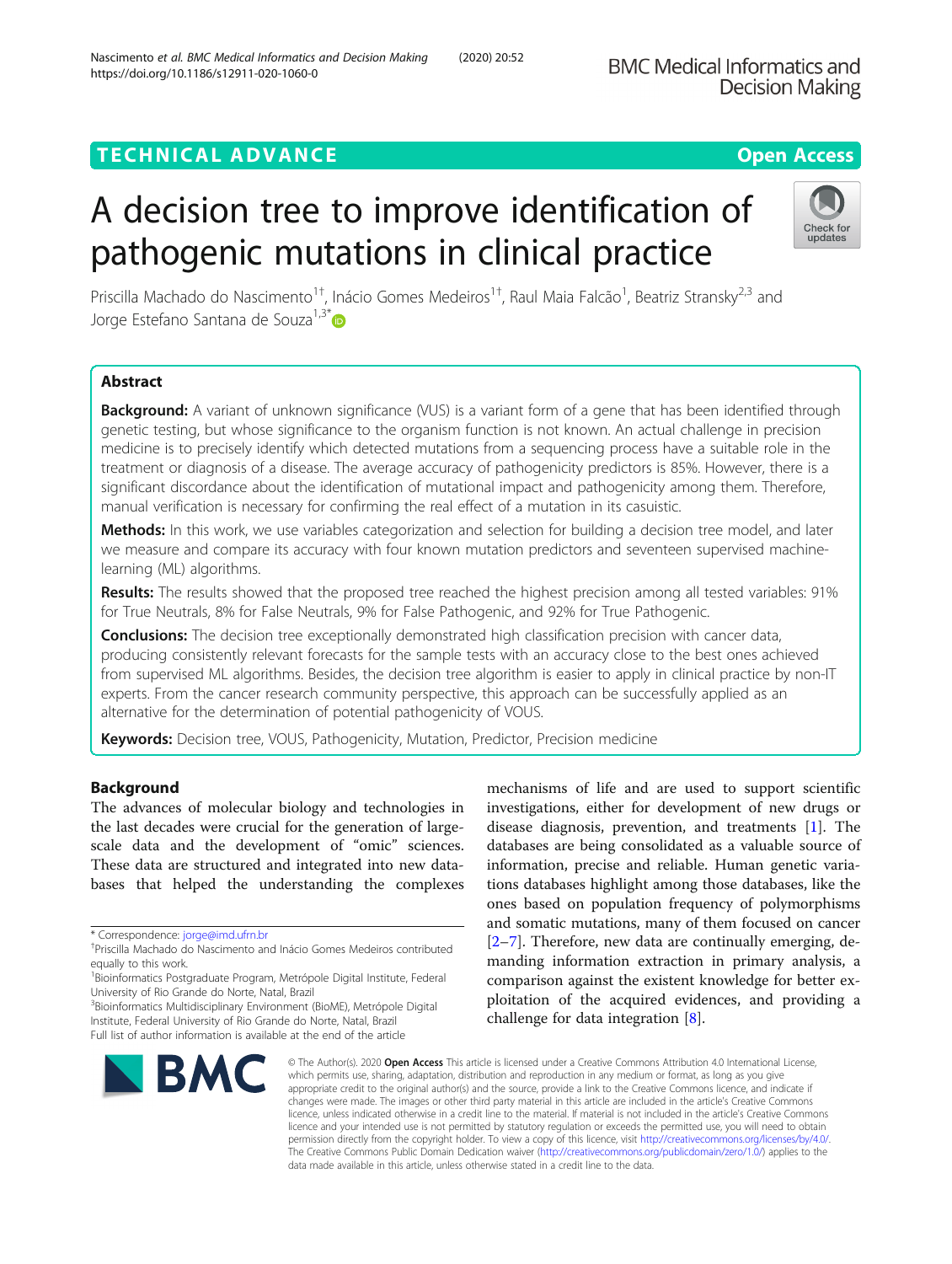The advent of new generation sequencing (NGS) methods at a low cost set up significant advancements in medicine [[9\]](#page-10-0). The decrease of sequencing price directly influenced the development of precision medicine, making new diagnosis and treatments more precise and individualized [[10\]](#page-10-0), and millions of genomes are sequenced every year, either for clinical or research aims [[11\]](#page-10-0). In some cases, the whole genome is sequenced, while others are focused on exome or even in specific genomic regions panel. In this scenario, mutation identification via NGS emerges as a crucial step in the process of disease susceptibility verification and is changing the reality of diagnostics.

A variant calling experiment, which covers mainly protein-coding genome regions, detects up to 20,000 genetic variants in patient's DNA [[12](#page-10-0)], many of them leading to mutations of diverse types: missense, nonsense, nonstop, frameshift, indel, synonymous, among others. The actual challenge is to precisely identify which mutation plays a critical role in diagnosis or treatments [[1](#page-9-0)]. Variant viewers and computational methods that predict with reasonable accuracy the effects of variants in protein stability can help to identify critical functional mutations [[13](#page-10-0)–[16](#page-10-0)].

Viewer tools like iVariantGuide™ [[17\]](#page-10-0), VarSeq™ [\[18](#page-10-0)], QueryOR [[19\]](#page-10-0), OpenViva (Kroll JE, Nascimento PM, Souza JES, Souza SJ: OpenViva: a variant-calling viewer, unpublished manuscript) are developed to deal with the challenge of information extraction [\[20\]](#page-10-0), supporting users to access information about detected variants from genetic sequencing, either total or partial. Nevertheless, the amount of information is still very high, and little instructive [[21\]](#page-10-0). Regarding this, specific search filters can be used for easing identification of informative mutations in a case study based on requests by gene, pathogenicity predictors, biochemical characteristics, among other variables. All of this information can be filtered through viewers for extracting only the desired ones for analysis.

After variant annotation, specifics information, namely features, can be aggregated for later use in information filtering, and an important and challenging step is the application of methods and metrics for achieving significant findings [[20\]](#page-10-0). This approach is adopted in Open-Viva (Kroll JE, Nascimento PM, Souza JES, Souza SJ: OpenViva: a variant-calling viewer, unpublished manuscript), which provides variant filtering for any feature and considerably accelerates the discovery of relevant mutations. However, there is still much conflicting information that needs to be addressed more carefully.

Although the tools mentioned above provide support for the analysis process, there is still considerable difficulty in integrating biological data. One reason is the great diversity in which databases are distributed [\[20\]](#page-10-0), which in turn is connected to the problem of backbone design for specific analysis, given the high amount of information for each annotated mutation. Despite the required improvements, information integration can improve the mutation impact predictions and speed up the analysis response time [\[21](#page-10-0)].

#### Genetic variant impact prediction

Variant impact prediction is based on the identification of base changes, which lead to alteration or loss of the gene function. Variant prediction tools are intensely applied in clinical diagnostic labs to support the mutation effects evaluation in a genetic sequence. However, the methodologies for evaluating the implication of a mutation in pathogenicity vary considerably from a predictor to another [\[22\]](#page-10-0). Besides the fact that there is no consensus rule for clinical validation of pathogenicity [\[23\]](#page-10-0), a suitable choice of a predictor emerges as an essential topic for the clinical area [\[24](#page-10-0)].

Three of the most commonly employed predictors in clinical research are Polyphen [\[14](#page-10-0)], SIFT [\[13\]](#page-10-0), and PRO-VEAN [[15\]](#page-10-0). Polyphen uses structure and evolutionary conservation to predict the impact of amino acid substitution in the structure and function of human proteins [[14\]](#page-10-0). SIFT is based on residues conservation degree, assuming that essential positions in a sequence were conserved during the evolution, so substitutions in these regions have a significant trend to affect proteins function [\[13\]](#page-10-0). PROVEAN has a general approach for predicting functional mutation effects in a protein sequence. This predictor scores alterations of a given mutation and verifies the alignment score of sequence like a new metric for predicting harmful effects of the variants [[15\]](#page-10-0).

According to Schwarz  $[24]$ , the average accuracy of these predictors is 85%. Nevertheless, there is a considerable degree of discordance among them regarding the pathogenicity of a mutation, and a manual verification to confirm its real effect becomes necessary. With the development of machine learning computational techniques, specialized in recognizing and associating patterns to a data set, such verification gains the potential to be fully automatized and capable of providing higher correctness rates when analyzing mutations. The Decision Tree is one of these techniques that contribute to achieving this scenario [\[25\]](#page-10-0).

## Decision tree

Decision Tree is a machine learning technique for data classification in a fixed set of classes and is recommended for problems in which input variables are discrete (have a finite quantity of possible values), and final classification is binary (only two classes) [[26](#page-10-0)]. Assuming that data from variant calling have many ease-discretization features, decision trees become an excellent deterministic model for relevant information search.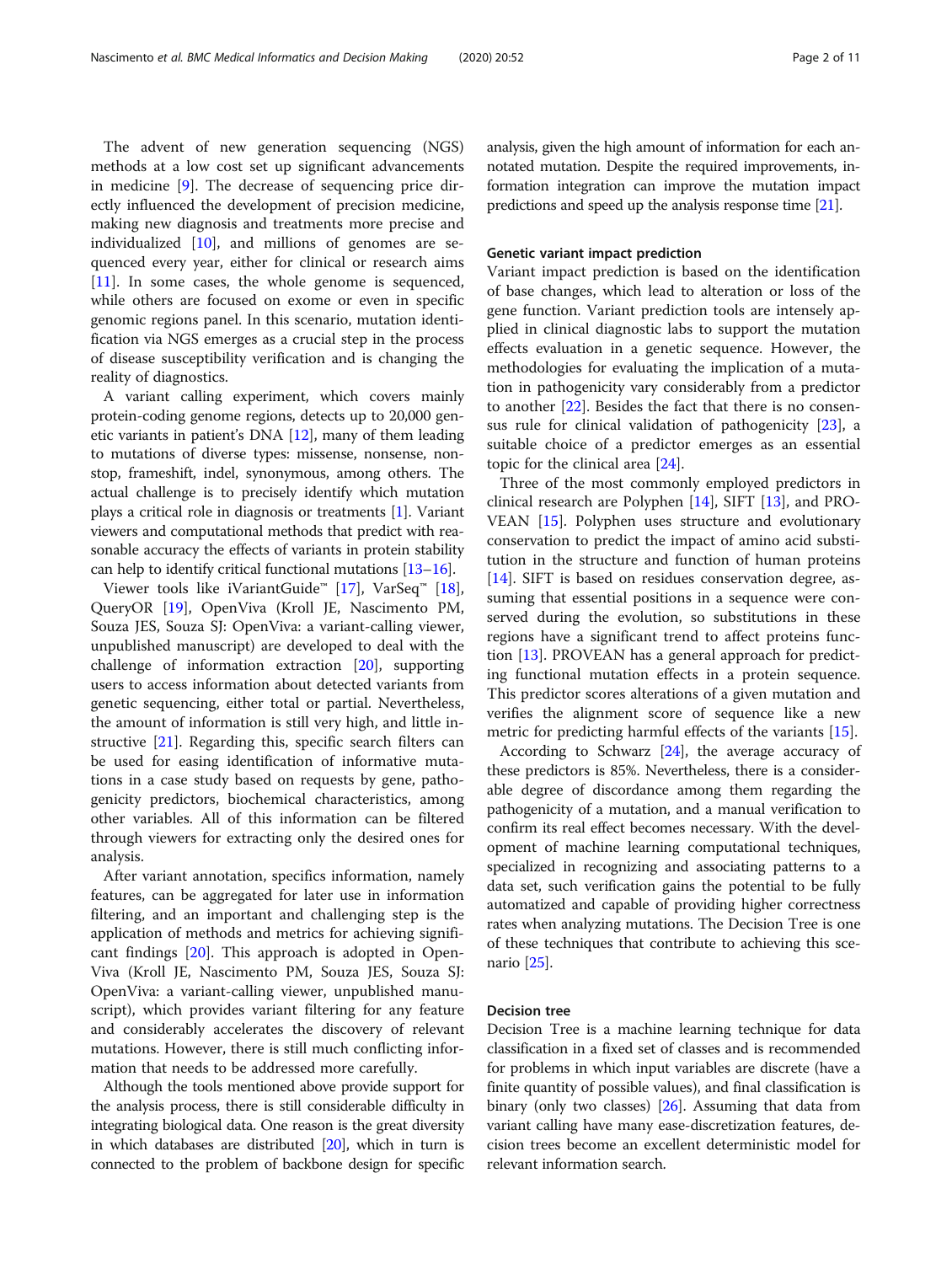As the name suggests, this technique is based on a hierarchical structure of "if-then" rules that produce bifurcations in decision paths (edges), promoting a tree shape. The classification problem, thus, consists of traverse a tree through its edges, in which each node, from the root, executes a test over an input variable. The result indicates which is the next branch of the tree to be traversed, and which node is accessed next. The classification itself is performed when a leaf node, namely, a node with no outbranches, is reached (path ending), and then the class to which input data is better associated is informed. This learning technique has been explored systematically with success in many classification problems in clinical research [[27](#page-10-0)–[32](#page-10-0)]. The present work aims to classify variants in neutral or pathogenic, thus reinforcing the choice of the presented approach (hyperparameter of tree conjecture).

In this work, we describe a decision tree modeling to improve the accuracy of the pathogenicity identification process when the predictors that are regularly used by the scientific community present conflicting results. We expect that this procedure can be used to support the screening of identified mutations, and elucidate a possible role of mutations in the underlying tumorigenesis or response to treatments or diagnosis.

## Methods

## ClinVar

ClinVar is a database designed for propitiating assessment of variants and phenotype relationships in a simplified way [\[4](#page-9-0)] and was chosen to evaluate the accuracy of actual predictors and the proposed method. ClinVar was built upon the aggregation of diverse research groups worldwide, to compare and verify the possibility of a consensus over the variant analysis results [\[33](#page-10-0)]. Nevertheless, this database describes the impact of only 224,312 mutations and classifies them, as described in Table [S1](#page-9-0). Facing that, we performed a discretization process over ClinVar according to CLNSIG parameter from this database, considering neutral variants the ones marked as CLNSIG 2 or 3, and pathogenic variants the ones marked as CLNSIG 4 or 5. ClinVar genome version GRCh38, available in 2017-05-30, was employed for the creation and validation of the model, with a total of 224, 312 mutations, from which 31,389 non-synonymous, 13, 398 neutral and 17,991 pathogenic, was selected according to the discretization performed. A more recent version of ClinVar, available in 2019-09-23, was used as a future data source for model testing. This new version has 25.052 novel non-synonymous mutations, 8.790 of them are neutral, and 16.082, pathogenic.

The 2017-05-30 version of ClinVar database was used as a learning base that provides a broad knowledge landscape of neutral and pathogenic variants, given the global character that was imprinted during its development, as well as its aim to propose a consensus. For this work, ClinVar was obtained in VCF format, processed in several steps with inhouse scripts, and additional data were combined through variant annotation with snpSift and snpEff tools. This base was integrated with databases ExAC [\[3\]](#page-9-0), 1000genomes [[34](#page-10-0)], HapMap [[35](#page-10-0)], RefSeq  $[16]$  $[16]$  $[16]$ , among others, and with predictors SIFT [[13](#page-10-0)], Polyphen [\[14](#page-10-0)], PROVEAN [\[15\]](#page-10-0), beyond nine other ones (Table [S2](#page-9-0)), through the support of dbNSFP and in-house scripts.

After annotation with in-house scripts, ClinVar mutations used in training, validation and test were filtered and separated for analysis according to the following criteria: (1) non-synonymous mutations; (2) mutations predicted by SIFT [[13\]](#page-10-0), Polyphen [[14](#page-10-0)], and PROVEAN [\[15](#page-10-0)]; (3) mutations classified as pathogenic or neutral according to ClinVar. This database was divided into two subsets, one with synonymous variants (for future studies), and another with non-synonymous variants (focus of this study). The latter was submitted to three variant predictors (SIFT [[13](#page-10-0)], Polyphen [\[14\]](#page-10-0), and PROVEAN [[15\]](#page-10-0)), and then split into two new subsets. The first set containing mutations classified as neutral if three predictors classified it so. And the second, mutations classified as pathogenic, in the case of at least one predictor classified it in this way. This process consolidates the first level of the decision tree.

#### Evaluation the accuracy of variables

To assess the potential of each classical predictor (SIFT [[13\]](#page-10-0), Polyphen [[14](#page-10-0)], PROVEAN [\[15](#page-10-0)], MetaSVM [\[36](#page-10-0)]), and compare with the effectiveness of seventeen supervised machine-learning (ML) algorithms (described at ML session) with proposed decision tree, we compiled a benchmark to verify the accuracy of each strategy. In this approach, the *Prediction* identifies the predicted mutation as Neutral (N) or Pathogenic (P) and Clinvar, identifies Neutral mutation as (0) or Pathogenic mutations as (1). The classification comparison allowed to evaluate the accuracy of diverse strategies as follows: Prediction (N) and Clinvar (0) is True Neutral; Prediction (N) and Clinvar (1) is False Neutral; Prediction (P) and Clinvar (0) is False Pathogenic; Prediction (P) and Clinvar (1) is True Pathogenic. The initial results showed that tree's conjecture presented an accuracy high enough to be compared with excellent ML algorithms, such as XGBoost and Ada Boost. Conjecture identified Neutral Mutations with False Neutral error rate of 8%; however, False Pathogenic error rate was 9% (Table [1](#page-3-0)). Features screening was redirected with the intent to diminish the false positives (False Pathogenic error rate).

## Features discretization

Based on data integration on ClinVar, we realized the features screening with the potential for partitioning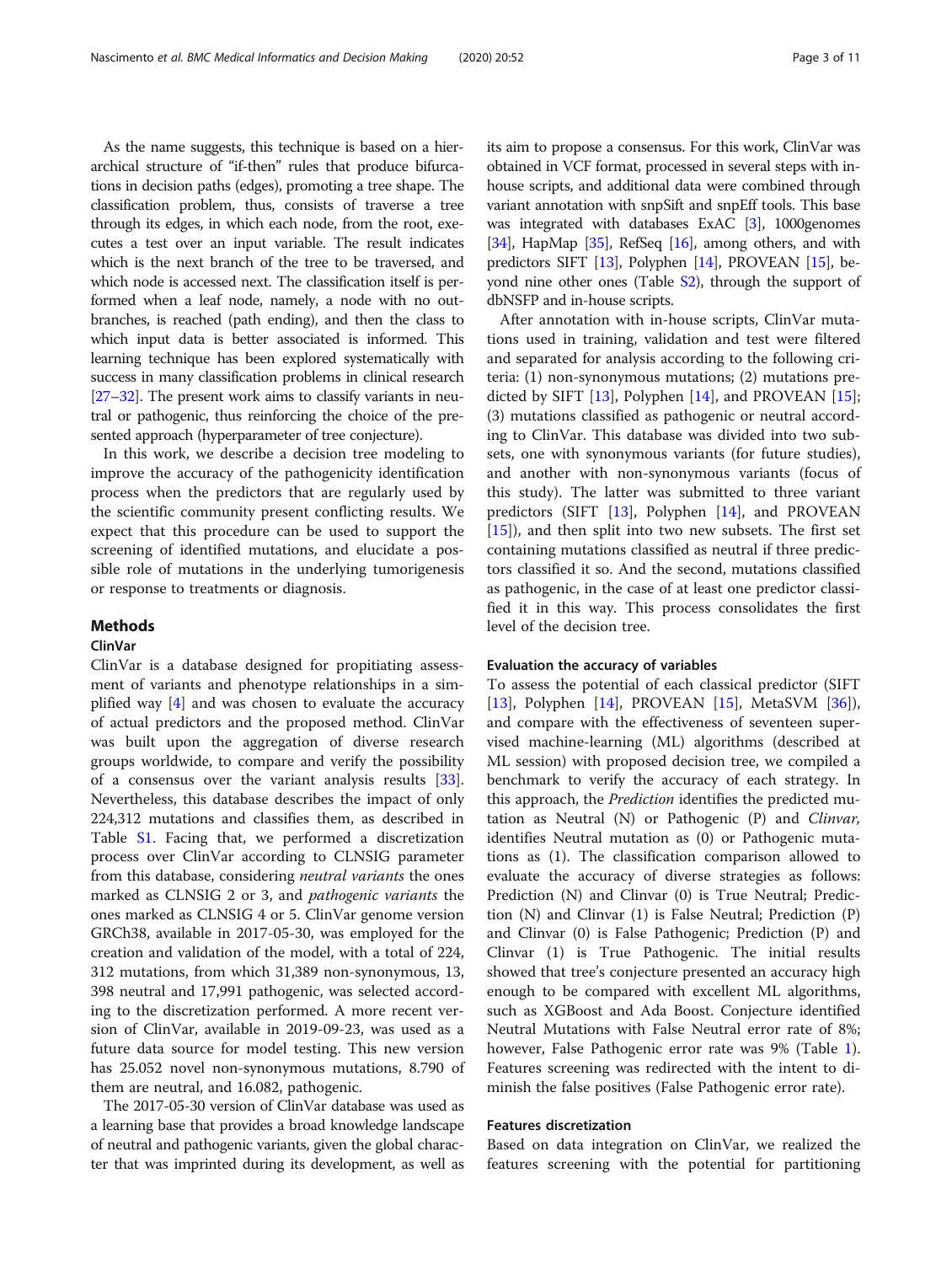| Classifier                              | Accuracy<br>*Mean<br>$(\pm$ Std. Dev.) | $Predictor = N,$<br>$Clinvar = 0$<br>*Mean<br>$(\pm$ Std. Dev.) | $Predictor = P$ ,<br>$Clinvar = 0$<br>*Mean<br>$(\pm$ Std. Dev.) | $Predictor = N,$<br>$Clinvar = 1$<br>*Mean<br>$(\pm$ Std. Dev.) | $Predictor = P$ ,<br>$Clinvar = 1$<br>*Mean<br>$(\pm$ Std. Dev.)<br>93 (0.3) |  |  |
|-----------------------------------------|----------------------------------------|-----------------------------------------------------------------|------------------------------------------------------------------|-----------------------------------------------------------------|------------------------------------------------------------------------------|--|--|
| Extreme Gradient Boosting               | 93 (0.3)                               | 92(0.5)                                                         | 8(0.5)                                                           | 7(0.3)                                                          |                                                                              |  |  |
| * Proposed Tree                         | 92(0.3)                                | 91(0.5)                                                         | 9(0.5)                                                           | 8(0.3)                                                          | 92(0.3)                                                                      |  |  |
| Random Forest                           | 92(0.3)                                | 91(0.5)                                                         | 9(0.5)                                                           | 8(0.3)                                                          | 92(0.3)                                                                      |  |  |
| Bagging                                 | 92(0.3)                                | 90(0.5)                                                         | 10(0.5)                                                          | 8(0.3)                                                          | 92(0.3)                                                                      |  |  |
| K Nearest Neighbors                     | 92(0.3)                                | 89 (0.5)                                                        | 11(0.5)                                                          | 6(0.3)                                                          | 94 (0.3)                                                                     |  |  |
| Ada Boost                               | 92(0.3)                                | 93 (0.5)                                                        | 7(0.5)                                                           | 8(0.3)                                                          | 92(0.3)                                                                      |  |  |
| Extra Trees                             | 91(0.3)                                | 90(0.5)                                                         | 10(0.5)                                                          | 8(0.3)                                                          | 92(0.3)                                                                      |  |  |
| Extra Tree                              | 91(0.3)                                | 90(0.5)                                                         | 10(0.5)                                                          | 8(0.3)                                                          | 92(0.3)                                                                      |  |  |
| Linear Discriminant Analysis            | 91(0.3)                                | 88 (0.6)                                                        | 12(0.6)                                                          | 8(0.3)                                                          | 92(0.3)                                                                      |  |  |
| Support Vector Machines (Linear kernel) | 91(0.3)                                | 86 (0.6)                                                        | 14(0.6)                                                          | 6(0.3)                                                          | 94 (0.3)                                                                     |  |  |
| SKLearn Decision Tree                   | 91(0.3)                                | 90(0.5)                                                         | 10(0.5)                                                          | 8(0.3)                                                          | 92(0.3)                                                                      |  |  |
| Multilayer Perceptron                   | 91(0.3)                                | 85 (0.6)                                                        | 15(0.6)                                                          | 6(0.3)                                                          | 94 (0.3)                                                                     |  |  |
| Quadratic Discriminant Analysis         | 91(0.3)                                | 88 (0.5)                                                        | 12(0.5)                                                          | 8(0.3)                                                          | 92(0.3)                                                                      |  |  |
| Bernoulli Naive Bayes                   | 91(0.3)                                | 86 (0.6)                                                        | 14(0.6)                                                          | 7(0.3)                                                          | 93(0.3)                                                                      |  |  |
| Support Vector Machines (RBF Kernel)    | 91(0.3)                                | 86 (0.6)                                                        | 14(0.6)                                                          | 7(0.3)                                                          | 93 (0.3)                                                                     |  |  |
| Logistic Regression                     | 91(0.3)                                | 86 (0.6)                                                        | 14(0.6)                                                          | 7(0.3)                                                          | 93 (0.3)                                                                     |  |  |
| Gaussian Naive Bayes                    | 90(0.3)                                | 84 (0.6)                                                        | 16(0.6)                                                          | 6(0.3)                                                          | 94 (0.3)                                                                     |  |  |
| Nu-Support Vector Machines              | 87 (0.4)                               | 82 (0.6)                                                        | 18(0.6)                                                          | 11(0.3)                                                         | 89 (0.3)                                                                     |  |  |
| PROVEAN                                 | 83 (0.4)                               | 75 (0.7)                                                        | 25(0.7)                                                          | 13(0.4)                                                         | 87 (0.4)                                                                     |  |  |
| MetaSVM                                 | 81(0.4)                                | 69 (0.6)                                                        | 31 (0.6)                                                         | 10(0.4)                                                         | 90(0.4)                                                                      |  |  |
| Polyphen                                | 80 (0.4)                               | 82 (0.8)                                                        | 18(0.8)                                                          | 20(0.3)                                                         | 80(0.3)                                                                      |  |  |
| SIFT                                    | 80 (0.4)                               | 77 (0.8)                                                        | 23(0.8)                                                          | 18(0.4)                                                         | 82 (0.4)                                                                     |  |  |

<span id="page-3-0"></span>

|           | Table 1 Accuracy of proposed model and predictors trained with full ClinVar version 2017-05-30, according to ClinVar version 2019- |  |  |  |  |  |  |
|-----------|------------------------------------------------------------------------------------------------------------------------------------|--|--|--|--|--|--|
| $09 - 23$ |                                                                                                                                    |  |  |  |  |  |  |

\*Mean and standard were calculated from 1000 random samples, each one with 30% of ClinVar version 2019-09-23

mutations in pathogenic and neutral. After data analysis, we decided to discretize and evaluate ten features as it can be seen from S3 to S12. All discretization was calibrated based on a biological understanding of the variable range, such that a system of binary values replaced attributes of continuous nature.

After each discretization was performed, potential features that could improve the partitioning mutations in pathogenic and neutral were evaluated. Variables describing population allele frequency (ExAC\_AF, COM-MON), predictors that converge to the same result (Ndamage), mutations that occur in functional domains (Interpro\_Domain), changes in biochemical amino acid properties (Transition/transversion sites, Charged/Uncharged, Hydrophobic/Hydrophilic), among others, were analyzed. Once results were obtained in this phase, subsequent levels of decision tree were built. After discretization, six variables were identified as the best features to separate mutation data in neutral and pathogenic: SIFT, Polyphen, PROVEAN, ExAC, NDamage, and COMMON.

#### Building the decision tree

After the identification of variables and the respective True-False discretization processes, representing mutation characteristics, the decision tree building was performed. A greedy algorithm was employed for evaluating the potential features for partitioning mutations in pathogenic and neutral in each tree level, selecting those that provide the highest degrees of accuracy (according to ClinVar annotation). When the tree level converged to a local optima feature (best partitioning results), a next level was established, and all remaining features were tested in brute force mode again until a final shaped tree was designed (Fig. [1\)](#page-4-0).

The tree was designed in a greedy way - each level is based on discretized variables and best separation accuracy (neutral/pathogenic), using a training and a validation datasets. The tree topology is illustrated in Fig. [1](#page-4-0), composed of four nodes that evaluate six variables: SPP,<sup>1</sup> ExAC, NDamage, and COMMON.

<sup>&</sup>lt;sup>1</sup>Ensemble of variables SIFT, PROVEAN, and Polyphen.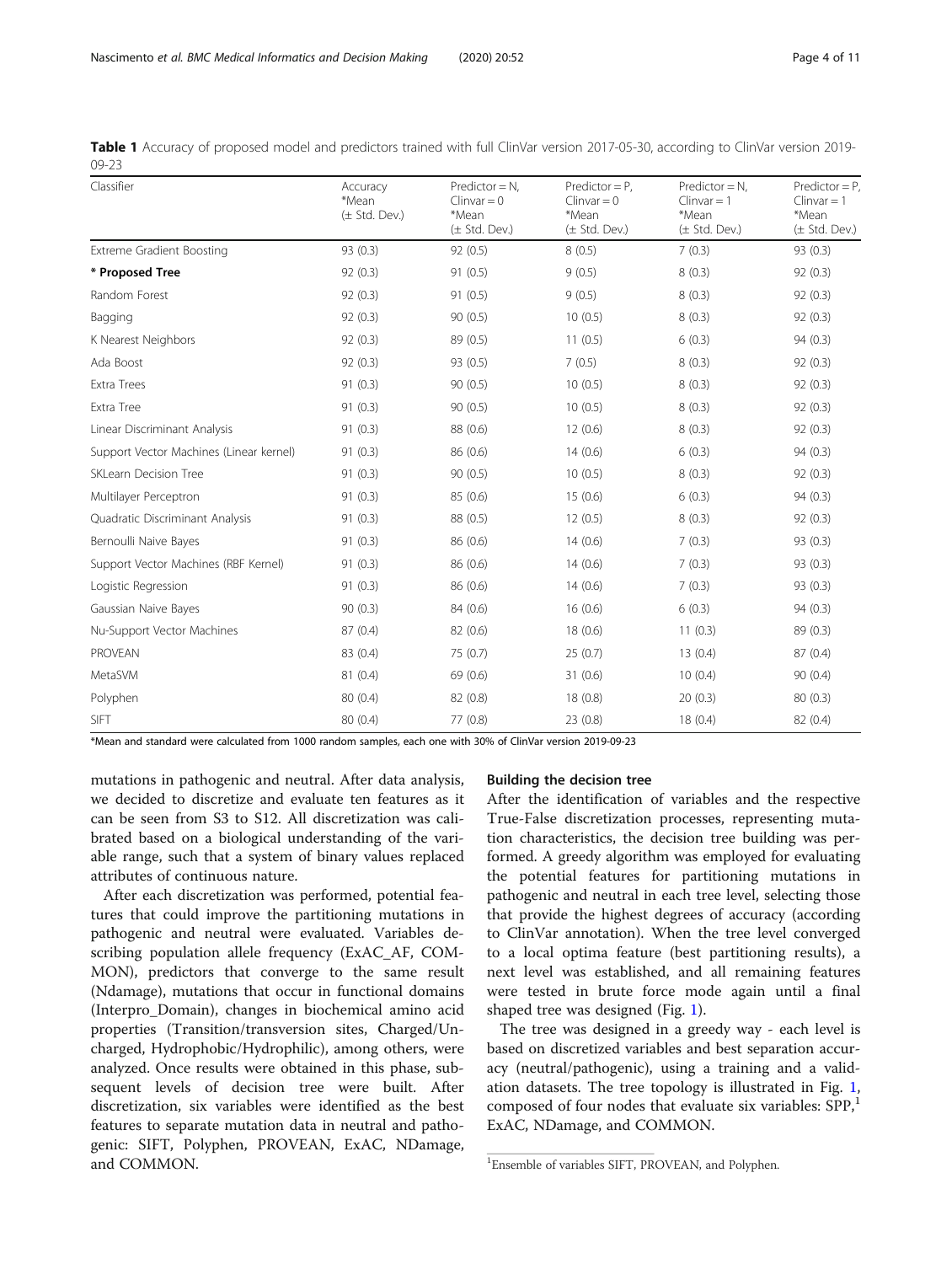<span id="page-4-0"></span>

according to their allele frequency in ExAC database, being reclassified as Neutral for mutations with allele frequency higher than 0.0001 (remains not evaluated in future steps), or maintained as Pathogenic, for mutations with allele frequency less than 0.0001. Level 3: Mutations previously classified as Pathogenic are reevaluated according to the number of predictors that converge to the same result. Mutations are reclassified as Neutral if identified as pathogenic by less than five predictors (remains not evaluated in future steps), or maintained as Pathogenic if identified as so by five to nine predictors. Level 4: Mutations previously classified as Pathogenic are reevaluated according to the COMMON variable from 1000genomes, being reclassified as Neutral for mutations with allele frequency higher than 0.0001, or maintained as Pathogenic, for mutations with allele frequency less than 0.0001

## Variable discretization and pathogenicity features discovery

After discretize ten variables - ExAC\_AF, COMMON, NDamage, Interpro\_Domain, Transition/transversion sites, Charged/uncharged, Hydrophobic/hydrophilic, Essential/non-essential, Initial/not initial exon and PPI (Tables [S3](#page-9-0), [S4,](#page-9-0) [S5,](#page-9-0) [S6](#page-9-0), [S7](#page-9-0), [S8,](#page-9-0) [S9,](#page-9-0) [S10](#page-9-0), [S11](#page-9-0) and [S12](#page-9-0), respectively), four of them showed a better segregation among categorizations (ExAC\_AF, COMMON, NDamage, Interpro\_Domain - Tables [S3](#page-9-0), [S4,](#page-9-0) [S5](#page-9-0) and [S6](#page-9-0)). No difference was observed for other variables frequencies (Transition/transversion sites, Charged/uncharged, Hydrophobic/hydrophilic, Essential/non-essential, Initial/not initial exon, and PPI), and they were not used in the decision tree (Tables [S7](#page-9-0), [S8](#page-9-0), [S9](#page-9-0), [S10](#page-9-0), [S11](#page-9-0) and [S12\)](#page-9-0).

### Machine learning algorithms

For evaluating the potential of proposed model, a comparison was realized with following Machine Learning

(ML) algorithms: Extreme Gradient Boosting, Ada Boost, K Nearest Neighbors, Bagging, Random Forest, Extra Trees, SKLearn Decision Tree, Linear Discriminant Analysis, Linear Support Vector Machines with RBF and Linear Kernels, Nu-Support Vector Classification, Logistic Regression, Multilayer Perceptron (1 hidden-layer of one hundred neurons), Quadratic Discriminant Analysis, Bernoulli Naive Bayes, and Gaussian Naive Bayes. It was used the implementation provided by scikit-learn<sup>2</sup> library, with except for Extreme Gradient Boosting, for which implementation from xgboost<sup>3</sup> library was used. SKLearn Decision Tree, Extreme Gradient Boosting, Ada Boost, Bagging, Random Forest, and Extra Trees are ensemble methods that construct and combine a set of decision trees for classifying data. K Nearest Neighbours classifies data based on their Euclidean distances and vicinity.

2 <https://scikit-learn.org> 3 <https://xgboost.readthedocs.io>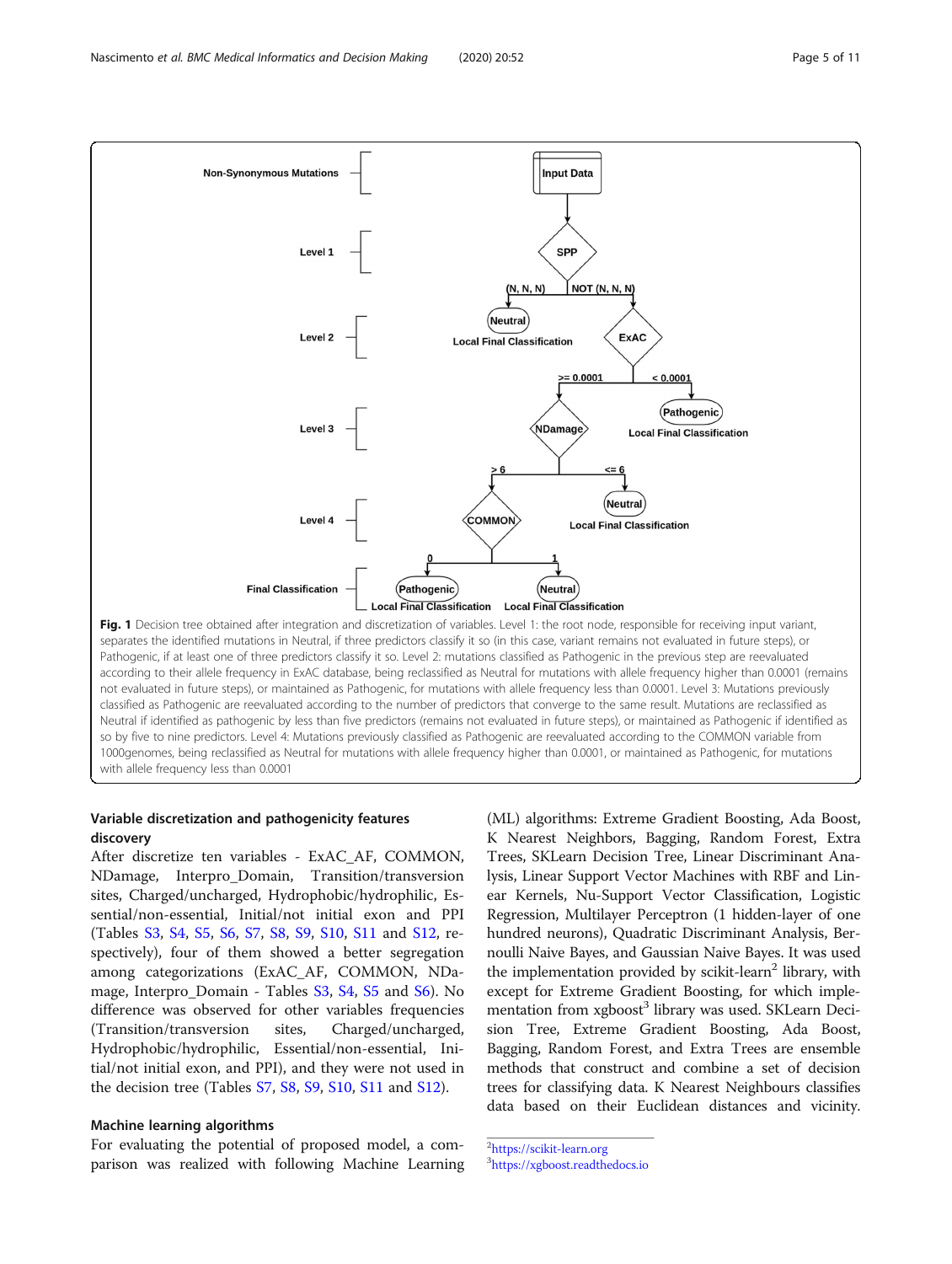Linear Discriminant Analysis, Linear Support Vector Machines with RBF and Linear Kernels, Nu-Support Vector Classification, and Quadratic Discriminant Analysis seek to perform classification by dividing data representation space in hyperplanes. Logistic Regression and Multilayer Perceptron optimize predefined sets of equations for classifying data into their respective classes, and Bernoulli and Gaussian Naive Bayes uses Bayes theorem in a probabilistic fashion for classification.

## Cross-validation

10-fold Cross-Validation was performed to test the potential of the proposed model and find the best training and testing conjecture. Pathogenic and Neutral mutations data from the 2017-05-30 version of the ClinVar database were each divided into 10 folds. Each pair of folds from pathogenic and neutral mutations are selected in a 10-step iterative process to form a test dataset while remaining folds are joined together to form a training dataset.

In each step, ML algorithms are trained and then classify all mutations from the test dataset. The following metrics are then calculated: (a) Accuracy, calculated as (True Neutrals + True Pathogenic)/(True Neutrals + False Neutrals + True Pathogenic + False Pathogenic); (b) Sensitivity  $(Predictor = N, Clinvar = 0), calculated as True Neutrals/$ (True Neutrals + False Neutrals); (c) Type I Error (Predictor = P, Clinvar = 0), calculated as False Neutrals/(True Neutrals + False Neutrals); (d) Specificity (Predictor =  $P$ , Clinvar = 1), calculated as True Pathogenic/(True Pathogenic + False Pathogenic); and (e) Type II Error (Pre $dictor = N$ ,  $Clinvar = 1$ ), calculated as False Pathogenic/ (True Pathogenic + False Pathogenic). The best conjecture, defined as the pair of training and test datasets that yielded the highest accuracy, was selected for each algorithm after the execution of Cross-Validation.

Decision tree, classical predictors and ML algorithms tests To evaluate the efficiency of the proposed tree, classical predictors and ML algorithms, they were trained with the entire ClinVar 2017-05-30 dataset. Subsequently they were submitted to testing using Monte Carlo simulation with the ClinVar 2019-09-23 dataset, in an iterative process of a thousand steps. In every iteration, a sample containing 30% mutations from ClinVar was selected randomly, evaluated by each classifier, and rates were then calculated from these classifications, with the mean and standard deviation.

The best performance of each ML algorithm was established by the cross-validation test. Again they were submitted to testing using Monte Carlo simulation with the ClinVar 2019-09-23 dataset.

## Distribution of variables

Distribution of neutral and pathogenic mutations of variables used in the proposed model for the best conjecture of training and validation, so as for validation sets, are shown in Table [S13](#page-9-0). These same distributions were calculated for each two-by-two combination of the proposed model variables (neutral-neutral, neutral-pathogenic, pathogenicneutral, and pathogenic-pathogenic), as shown in Figure [S1](#page-9-0).

## Results

## Accuracy of classifiers

To validate the proposed method, we compared the result obtained by the decision tree with the ones obtained by the four classical pathogenicity predictors, SIFT [\[13](#page-10-0)], Polyphen2 [[14](#page-10-0)], PROVEAN [[15](#page-10-0)] and MetaSVM [\[36](#page-10-0)], and the seventeen ML algorithms described in Methods, evaluated over same data. These algorithms were trained on all ClinVar data (version 2017-05-30), and tested using a Monte Carlo simulation with ClinVar version 2019-09-23. The mean and standard deviation of each fold are available in Table [1.](#page-3-0) Also, we performed 10-fold cross-validation with mutations data from the 2017-05- 30 version of the ClinVar database, and the results (in terms of the mean and standard deviation of each fold) are available in Table [S14.](#page-9-0)

The results showed that the decision tree reached higher precision in every tested variable: 91% for True Neutral, 8% for False Neutral, 9% for False Pathogenic, and 92% for True Pathogenic. For example, SIFT results were: 77% for True Neutral, 18% for False Neutral, 23% for False Pathogenic, and 82% for True Pathogenic; and MetaSVM results were: 69% for True Neutral, 10% for False Neutral, 31% for False Pathogenic, and 90% for True Pathogenic (Table [1\)](#page-3-0). As mentioned previously, the decision tree demonstrated higher precision in the classification of these data, consistently producing relevant predictions for realized tests.

It can be noticed from Table [1](#page-3-0) and S14 that all predictors achieve statistically the same performance in both ClinVar versions (considering mean and standard deviations). The proposed method has a mean accuracy of 91 (±0.1)% in 10-fold cross-validation results, and a mean accuracy of 92  $(\pm 0.3)$ % in Monte Carlo simulation, with overlap confidence intervals. This behavior is also seen from best ML algorithms, (for example, Extreme Gradient Boosting has mean accuracy of 92  $(\pm 0.0)$ % in crossvalidation, and 93  $(\pm 0.3)$ % in Monte Carlo simulation) and classical predictors (for example, PROVEAN has mean accuracy of 80  $(\pm 0.1)$ % in cross-validation, and 83 (±0.4)% in Monte Carlo simulation).

All classical predictors obtained the worst accuracies in both test scenarios: MetaSVM had a mean accuracy of 82 and 81% in Cross-Validation and Monte Carlo simulation, respectively; PROVEAN, 80, and 83%; SIFT, 78, and 80%; and Polyphen, 77, and 80%. These mea-sures are below the ones reported in the literature [\[24](#page-10-0)].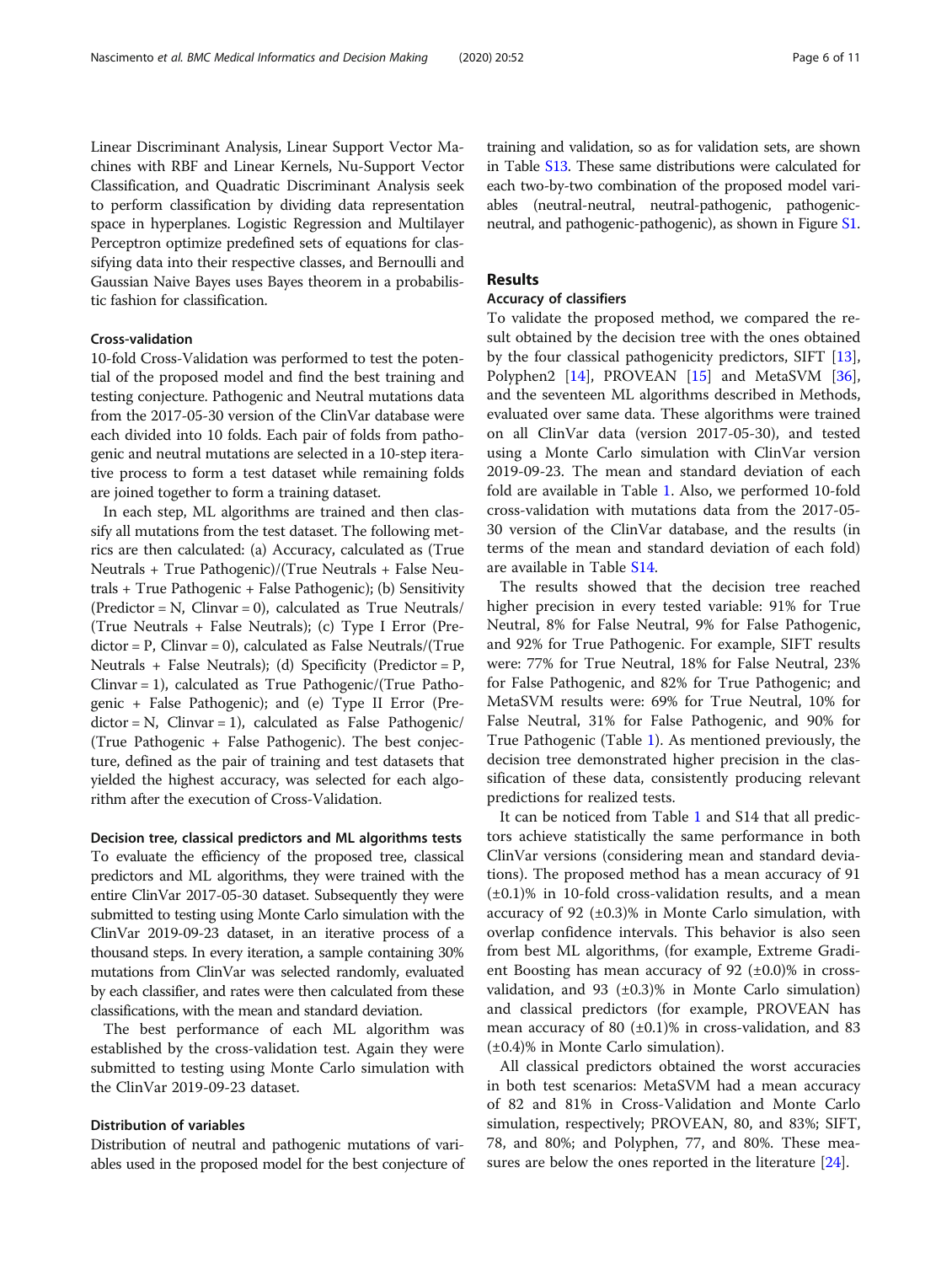Our proposed method was ranked between the six best positions in accuracy evaluation from both analyses (Table [1](#page-3-0) and S14), with a difference of only 1% from the first two (Extreme Gradient Boosting and Ada Boost), and a mean difference of 9% to classical predictors. These results show the competitive strength of the model, considering both the powerful ML algorithms and traditional predictors used in clinical research for pathogenicity in VOUS.

## Variables distribution

The results in Figure [S1](#page-9-0) show that when variables are combined, possible classification errors that could be made by one is compensated by another. For example, 45.3% of ClinVar neutral mutations (2017-05-30 version) are classified as neutral by the SPP variable and as pathogenic by the ExAC variable. Therefore, in the combination SPP-ExAC, the first variable prevents 45.3% of mutations from being misclassified by the second. Similarly, 21.6% of pathogenic mutations have the neutralpathogenic combination of the ExAC-NDamage pair, making it possible to state that the second variable compensate in 21.6% the wrong classifications of the first. Such behavior suggest a classification complementarity among tree variables, and when using them together, achieves a higher accuracy in relation to their application alone.

## Variable correlations

The  $\phi$  coefficient, as described in [\[37\]](#page-10-0), was used to verify the degree of correlation of the four variables according to ClinVar (2017-05-30 version). Table [S15](#page-9-0) presents the results obtained for each two-by-two combination of variables. It is important to note that tree variables do not present a strong correlation with each other except for the ExAC-COMMON pair  $(-0.77)$  as shown above.

## Complementarity of variables and variants of the proposed model

Eleven new tree topologies were produced from rearrangements of the obtained topology. It is important to note here that although the ExAC and COMMON population variables have high discriminatory power (ExAC: 95% pathogenic, 81% neutral, COMMON: 98% pathogenic, 58% neutral) and represent a large amount of information extracted from the ExAC and 1000 genomes, respectively, they do not present a significant representativeness of populations with low sequencing level. In our strategy, variants with low population frequency are treated as pathogenic. Neutral high frequency mutations in populations not yet sequenced, however, would not have been described in these banks and would therefore be misclassified as pathogenic.

As this interpretation could lead to high error rates in future data, we discarded the trees that presented these variables in the root node, limiting this position to the variables SPP and NDamage. This resulted in twelve possible topologies (the eleven cited plus our suggested model). The accuracy, false positive rate, and false negative rate on ClinVar (version 2017-05-30) were calculated for each level of the trees, as shown in Table [2](#page-7-0).

## **Discussion**

## Sequencing in clinical genomics

Bioinformatics provides an essential bridge between science and delivery of relevant information for genomic medicine in practical clinics [[36,](#page-10-0) [38\]](#page-10-0). Only in England, after 100.000 genomes project announcement [[39](#page-10-0)], thirteen genomic medicine centers were opened in 2014 [[36\]](#page-10-0). This leverage stands out due to the ever-developing nature of health and the significant advancements in omic sciences in the last 15 years [[40\]](#page-10-0). Bioinformatics had a fundamental role in the genomic revolution in the last two decades [[10\]](#page-10-0), but still has a lot to accomplish and contribute.

The large volume of data in genomic sequencing is such that a huge task for any research center is to identify and categorize automatically all detected mutations without an analyst or curator intervention. Aggregate data and discoveries from many known sources can speed up the process by which pathogenic genetic mutations are identified, allowing a personalized treatment approach for each patient [[41](#page-10-0)]. Databases like DE-CIPHER [[42](#page-10-0)], COSMIC [[43](#page-10-0)], HGMD [\[44](#page-10-0)], OMIN [\[45](#page-10-0)], ClinVar  $[4]$  $[4]$ , and NCBI dbGaP  $[46]$  $[46]$ , can help to link genetic mutations to known phenotypes. However, even these databases are incipient, and cannot always be useful for genes and mutations limited studied, or even identified mutations in poorly studied populations [[47](#page-10-0)].

The pathogenicity predictors seem to be an excellent option for the determination of pathogenicity potential of a variant of unknown meaning (VOUS, Variant of Unknown Significance). This is a hot and active research field: there are notoriously known predictors, such as SIFT [[13](#page-10-0)], Polyphen2 [\[14\]](#page-10-0), PROVEAN [[15\]](#page-10-0), MetaSVM [[36\]](#page-10-0), among others. However, conflicting predictions among predictors and the average accuracy of 85% of these strategies indicate that there is space for seeking better accuracy via an automated process of pathogenicity determination [[47](#page-10-0)].

We described in this work the modeling of a decision tree and the discretization of variables (attributes from database integration) to improve the average accuracy of actual pathogenicity predictors. In our tests, when results from decision tree were compared to predictors, decision tree reached higher precision in every tested variable: 91% for True neutral, 9% for False neutral, 9%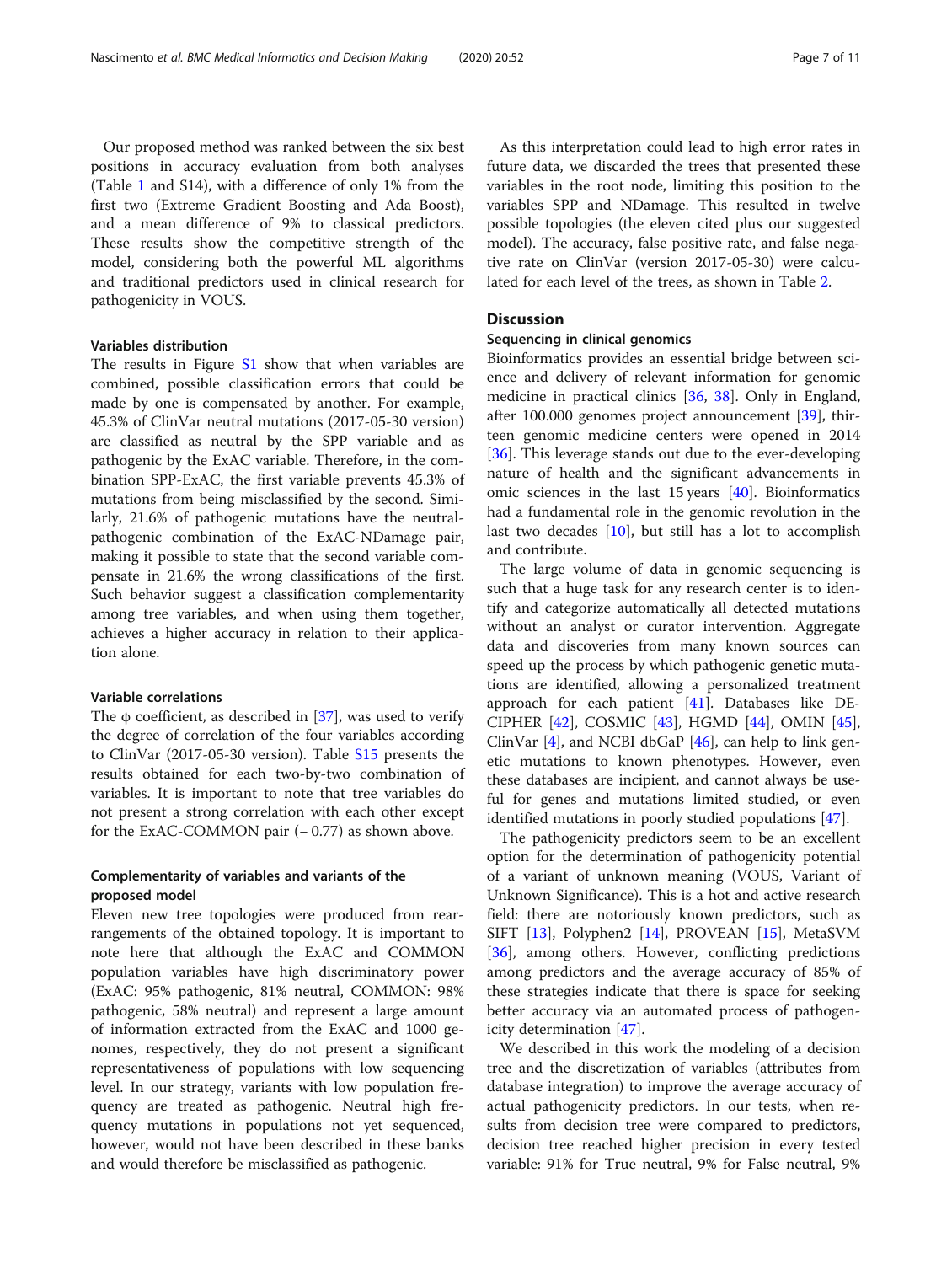for False Pathogenic, and 91% for True Pathogenic (Table [S14\)](#page-9-0). When we compared the proposed model with ML algorithms (Table [1](#page-3-0)), we verified that its performance is comparable to the best ones, because it has an accuracy of 92%, slightly lower or equal than accuracies from Extreme Gradient Boosting and Ada Boost, respectively, 93 and 92%. These rates are superior even from a meta-predictor that unites results from various predictors, the MetaSVM [[36](#page-10-0)], whose results were: 69% for True neutral, 10% for False neutral, 31% for False Pathogenic, and 90% for True Pathogenic (Table [1\)](#page-3-0). Decision tree exceptionally demonstrated high precision in the classification of these data, consistently producing relevant previsions for realized tests, which makes it an excellent option for the determination of pathogenicity potential of VOUS.

We also reevaluate the pathogenicity prediction potential of actual predictors, to highlight individual prediction potential of tested variables (True Neutral, False Neutral, False Pathogenic, and True Pathogenic) for each predictor (Table [1](#page-3-0)). MetaSVM [\[36](#page-10-0)] has the highest identification rate of True Pathogenic (90%), while Polyphen2 [\[14\]](#page-10-0) has the highest identification rate of True Neutral (82%). MetaSVM has the lowest rate of False Neutral (10%), while Polyphen2 [\[14\]](#page-10-0) has the lowest rate of False Pathogenic (18%).

## Decision tree-based predictors vs. weighting-based predictors

Weighting-based predictors, as the name suggests, initially perform a weighted sum up classifying input data, submitting the result to an activation function, destined to proper classification [[48](#page-10-0)]. Decision Tree-based techniques, on the other hand, organize datum variables in a hierarchical data structure (tree), where each node corresponds to an "if-then" execution rule over a specific variable of datum  $[26]$ . Given this definition, it can be assumed that variables have a meaningful contribution to the final result in weighting algorithms. Moreover, alterations in weights significantly impact the classification result. Thus, every variable must be considered during the analysis, which implies that weighting algorithms have few or no flexibility in their design, because of in-herently sensibility to value changes of weighting [[48](#page-10-0)].

Diversely, the decision tree-based techniques provide different classification methods, in which not all variables are considered in every case, making this approach much more feasible to classification problems, especially with big data. In the proposed tree, if the result of SPP node considers that analyzed mutation is neutral, it is not necessary to consider remaining variables. Therefore, this approach is not only flexible but also efficient, once information volume to be processed is reduced.

Another inherent advantage to decision trees is the ease of manipulating it, adding or removing nodes (rules) without necessarily affect its global performance [[49\]](#page-10-0). In the SPP node example, if a new node were added in one branch of the tree, the classification processes that go from the branch with a new rule would not affect tree branches where the rule was not inserted, which implies in performance preservation of that branch. This same inclusion in a weighting-based algorithm would influence in its whole performance raising a real possibility of diminishing the efficiency in the classification of a set of cases previously correct classified, for example, the comparison of prediction performance between Polyphen2 [[14\]](#page-10-0) and MetaSVM [[36\]](#page-10-0) (Table [1\)](#page-3-0).

<span id="page-7-0"></span>Table 2 Accuracies at each level of constructed tree topologies variants from our proposed model, according to ClinVar (version 2017-05-30)

|                                         | Accuracy (%) |         |       |         | FPR (%) |                |                |                | FNR (%) |         |         |       |
|-----------------------------------------|--------------|---------|-------|---------|---------|----------------|----------------|----------------|---------|---------|---------|-------|
| Topology                                | Lv. 1        | Lv. $2$ | Lv. 3 | Lv. $4$ | Lv.     | Lv. $2$        | Lv. $3$        | Lv. 4          | Lv. 1   | Lv. $2$ | Lv. $3$ | Lv. 4 |
| SPP-ExAC-NDamage-COMMON (Proposed Tree) | 74           | 91      | 90    | 91      | 30      | 8              | 11             | 9              | 10      | 11      | 9       | 9     |
| SPP-ExAC-COMMON-NDamage                 |              | 91      | 87    | 91      | 30      | 8              | 16             | 9              | 10      | 11      | 8       | 9     |
| SPP-NDamage-ExAC-COMMON                 |              | 78      | 79    | 79      | 30      | 7              | $\overline{2}$ | 4              | 10      | 32      | 33      | 32    |
| SPP-NDamage-COMMON-ExAC                 |              | 78      | 79    | 79      | 30      | 7              | $\overline{4}$ | $\overline{2}$ | 10      | 32      | 32      | 33    |
| SPP-COMMON-ExAC-NDamage                 | 74           | 87      | 91    | 91      | 30      | 15             | 8              | 9              | 10      | 8       | 11      | 9     |
| SPP-COMMON-NDamage-ExAC                 |              | 87      | 79    | 79      | 30      | 15             | $\overline{4}$ | $\overline{2}$ | 10      | 8       | 32      | 33    |
| NDamage-SPP-ExAC-COMMON                 |              | 78      | 79    | 79      | 7       | 7              | $\overline{2}$ | 4              | 32      | 32      | 33      | 32    |
| NDamage-SPP-COMMON-ExAC                 | 78           | 78      | 79    | 79      | 7       | 7              | $\overline{4}$ | $\overline{2}$ | 32      | 32      | 32      | 33    |
| NDamage-ExAC-SPP-COMMON                 | 78           | 79      | 78    | 79      |         | 2              | 7              | 4              | 32      | 33      | 32      | 32    |
| NDamage-ExAC-COMMON-SPP                 | 78           | 79      | 79    | 79      | 7       | $\overline{2}$ | $\overline{4}$ | 4              | 32      | 33      | 32      | 32    |
| NDamage-COMMON-SPP-ExAC                 | 78           | 79      | 79    | 79      | 7       | 4              | $\overline{4}$ | $\overline{2}$ | 32      | 32      | 32      | 33    |
| NDamage-COMMON-ExAC-SPP                 | 78           | 79      | 79    | 79      |         | 4              | 2              | 4              | 32      | 32      | 33      | 32    |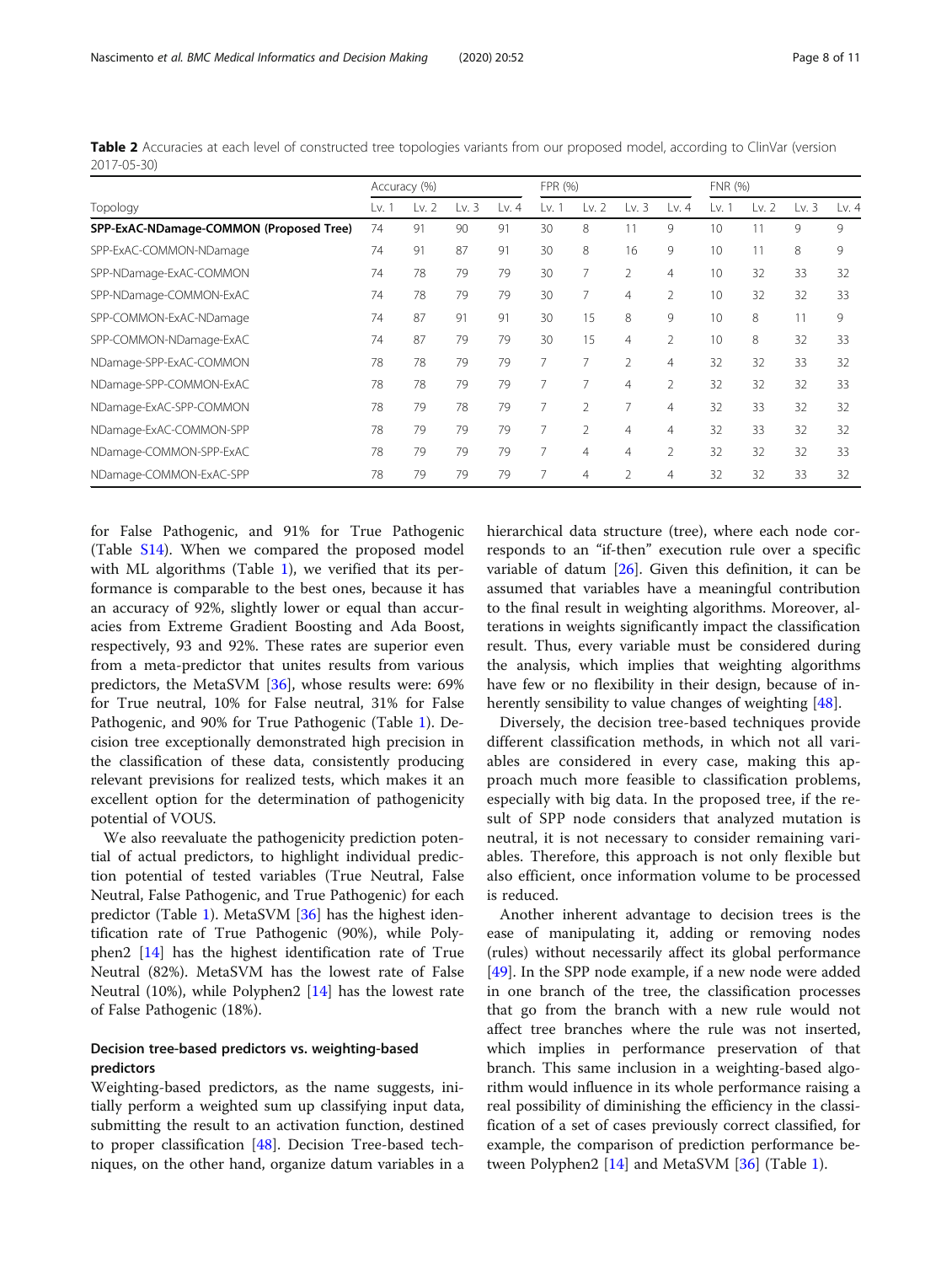It is essential to highlight that the inclusion of a new classifying feature in weighting-based prediction algorithm would imply in defining associated weight to that feature so as complete re-balancing of the sum should be done. Considering that weighting predictors SIFT [\[13\]](#page-10-0) and PROVEAN [\[15](#page-10-0)] do not consider allowing the possibility of including new classifying features and add new features to them is an infeasible task. It causes a negative impact because a significant part of actual knowledge about mutations came from projects made after their implementations and publications, i.e., ExAC [\[3\]](#page-9-0), 1000genomes [\[34](#page-10-0)], and COSMIC [\[43](#page-10-0)], so these predictors can be considered outdated. Therefore, the proposed prediction method is a promising complementation to traditional mutation prediction tools, since it presents excellent flexibility in manipulating decision rules, as a way to enhance its predictive power. This improvement was demonstrated in the correct classification percentages of the proposed tree, that overcomes other traditional tools (Table [1](#page-3-0)).

### Proposed tree versus ML algorithms

All machine-learning algorithms are presented as a black box (in general, the user only executes them without interfering with their functioning or understanding their execution flow). The lack of this transparency, combined with the high computational cost required for its use, makes it difficult, in many cases, its direct use in clinical practice. The proposed decision tree, in turn, is based on biological precepts and simple data analysis to make a decision. The simplicity of data processing, coupled with accuracy, facilitates its application in clinical practice by non-IT professionals.

The proposed model is organized from data that can be easily obtained through web tools. For example, a physician, from a sequencing clinical report, could collect through web tools information on the variants in question, such as allelic frequency (via ExAC and COMMON), as well as submitting them to online versions of the classical predictors used in this work. With the resulting data, he could analyze them under the light of the proposed decision tree to determine which of these variants are pathogenic, since the model proposed here boils down to comparing the values of such data with other values that are capable of identifying a variant as pathogenic or benign.

Thus, the model presented in this paper has the potential for immediate practical application, compared to more complex models provided by other machinelearning algorithms. In this sense, it is intended, as future objective, to implement a user-friendly tool that automates the collection of this data, as well as execute the proposed model on them.

#### Combinations of predictors

Because of the diversity of algorithms classes destined to information prediction, it is natural that two different predictors not always provide the same classification result for the same input data. In machine learning, ensembles of classifiers term are given to the attempt to combine the outputs of one or more prediction algorithms. As reported by various works [\[50](#page-10-0)–[54\]](#page-10-0), this technique produces better results if compared to the use of individual predictors. Two nodes from the proposed prediction method in this work are ensembles. The first one is the root, which combines predictions of SIFT [\[13](#page-10-0)], Polyphen2 [[14\]](#page-10-0), and PROVEAN [\[15](#page-10-0)]. The second is Ndamage, an ensemble of nine mutation classifiers. One parameter that must be taken into consideration when building an ensemble is the number of employed classifiers because a high quantity can negatively impact the predictor's accuracy [\[55](#page-10-0)]. Although there are two ensembles of compound-classifiers, it did not affect the overall tree accuracy, and tree conjecture contribute to a considerable decrease in false negatives rate to 9%, both in Cross-Validation and Monte Carlo simulations (Tables [S14](#page-9-0) and 1, respectively), and was fixed in distinct positions of the tree.

Another factor that contributed to such decision was the goal of preserving tree branches that were already providing positive results. As previously mentioned, the SPP ensemble as root node contributed to the proposed tree has low False Neutral rates. Although False Pathogenic rates are still high (56%), tree flexibility character independently allowed the decrease of it in other branches, without affecting meaningfully True Pathogenic. Based on this, the remaining of the proposed tree focused on filtering neutral mutations, making it possible to classify with assurance a mutation as Pathogenic at the end of the process. As new neutral classification branches that contribute to diminishing False Pathogenic were discovery through that strategy, they were preserved, and new branches for treating possible pathogenic mutations were defined.

#### Conclusions

This paper showed that application of Machine Learning on the available high-throughput data is a valuable tool for biomedical research, and provides a significant case study to other researchers that are dealing with similar discovery challenges. A new method of pathogenicity classification of the VOUS mutations is proposed in this work. The decision tree, modeled as a classification process, was based on the evaluation of statistical properties of input classifying variables obtained through data integration. Besides, we present a comparative benchmark of the accuracy of the proposed method concerning other prediction tools.

The proposed method was validated with the ClinVar database [\[4](#page-9-0)], and its performance was compared to predictors SIFT [\[13](#page-10-0)], Polyphen2 [[14\]](#page-10-0), PROVEAN [\[15](#page-10-0)] and MetaSVM [[36\]](#page-10-0), showing to be more accurate regarding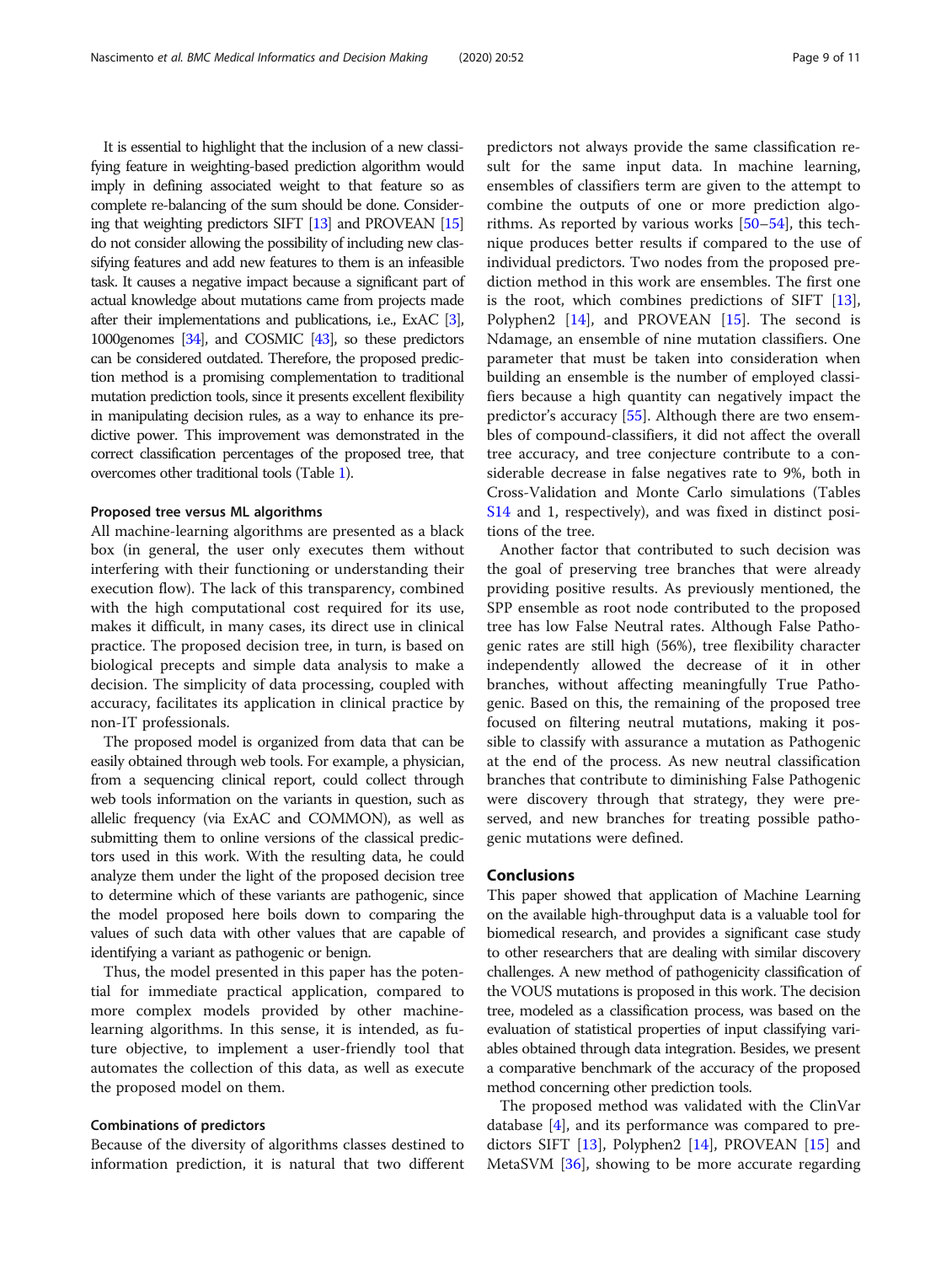<span id="page-9-0"></span>the correct identification of pathogenic variants, with the lowest False Pathogenic rate. This result is meaningful because the classification of the mutation potential plays a crucial role in response to treatment and diagnosis. When compared to seventeen ML algorithms, the proposed method kept as one of the bests in terms of accuracy, showing its high prediction potential.

For future works, it is intended to explore other variables not employed in this work for refining the built tree, seeking to improve the method performance. Moreover, it is also aimed to study and develop generator algorithms of mutation prediction trees with optimal performance, employing evolutionary computation techniques. This methodology is being explored intensively in decision trees design [[56](#page-10-0)], and gene expression studies [[57](#page-10-0)].

It is important to note that this work is focused on nonsynonymous mutations and VOUS pathogenicity classification, aiming to identify potential deleterious variances. However, the features discretization approach proposed in this work enables the construction of other trees with different proposals, such as the search for variants involved in genetic syndromes, just requiring the input of adequate characteristic variables. Finally, when results from tests over the decision tree were compared to the ones from predictors with the same data, the decision tree reached the highest precision among all tested variables. The classification of those data, whereas consistently provide relevant previsions for realized tests, establish an alternative and more precise option for determination of pathogenicity potential of VOUS for the cancer research community.

#### Supplementary information

Supplementary information accompanies this paper at [https://doi.org/10.](https://doi.org/10.1186/s12911-020-1060-0) [1186/s12911-020-1060-0.](https://doi.org/10.1186/s12911-020-1060-0)

Additional file 1: Table S1. Annotation of clinical variants, using terms from ClinVar VCFs, according to the map below. Table S2. Predictors contained in NDamage. Table S3. Discretization of ExAC\_AF variable: allele frequency of variants based on all samples from ExAC. Table S4. Discretization of COMMON variable, based on 1000genomes database. Table S5. Discretization of NDamage variable: number of predictors that point out a variant as pathogenic. Table S6. Discretization of Interpro\_Domain variable: functional domain or site associated to mutation. Table S7. Discretization of Transition/transversion variable, based on nucleotide transversions or transitions. Table S8. Discretization of Charged/uncharged variable. Table S9. Discretization of Hydrophobic/ hydrophilic variable. Table S10. Discretization of Essential/non-essential variable. Table S11. Discretization of Initial/not initial exon variable: mutations affecting gene start are more impactant. Table S12. Discretization of PPI variable. Table S13. Distribution of neutral and pathogenic mutations for each variable of the proposed model (in percent fraction number), in Best Conjecture of Training, Validation, and Testing, so as in 1000-step Monte Carlo simulation dataset. Table S14. Accuracy of predictors and proposed model in 10-fold Cross-Validation process, according to ClinVar version 2017-05-30. Mean and standard were calculated from ten steps of 10-fold Cross Validation. Table S15. Coefficient φ for the two-by-two variable combinations of the proposed model. Figure S1. Distribution of neutral and pathogenic mutations of variables used in proposed tree, according to ClinVar version 2017-05-30. In tables' columns and row names, 0 indicates the mutations classified by a variable as neutral, and 1, as pathogenic. In tables' cells, numbers at left of the slash indicates the percentage of neutral mutations for each classification combination of each variables pair, and numbers at right of the slash, the percentage of pathogenic mutations.

#### Abbreviations

ML: Machine learning; PPI: Protein-protein interaction; SPP: Ensemble of variables SIFT, PROVEAN, and Polyphen; VCF: Variant call format; VOUS: Variant of unknown significance

#### Acknowledgements

We acknowledge the High-Performance Computing Center (NPAD) at UFRN for the provision of computational resources.

#### Authors' contributions

PMN, IGM and RMF obtained VCF files and performed discretization of variables. JESS modeled decision tree. JESS and BS contributed with IGM to data analysis, interpretation, and to write the manuscript. All authors read, commented on and approved the final version of the manuscript.

#### Funding

This work was partially supported by the Brazilian government agency CAPES grant (23038.004629/2014–19) to JESS and BS. The funding body had no role in the design of the study and collection, analysis, and interpretation of data and in writing the manuscript.

#### Availability of data and materials

The datasets filtered and/or categorized during the current study are available in our repository, at [http://www.bioinformatics-brazil.org/TreeSPP/](http://www.bioinformatics-brazil.org/TreeSPP/clinvar.zip) [clinvar.zip.](http://www.bioinformatics-brazil.org/TreeSPP/clinvar.zip)

#### Ethics approval and consent to participate

The Clinvar database does not impose any restrictions on the use of publicly available data on its platform. However, there is a disclaimer that the information on Clinvar website is not intended for direct diagnostic use or medical decision-making without review by a genetics professional.

## Consent for publication

Not applicable.

#### Competing interests

The authors declare that they have no competing interests.

#### Author details

<sup>1</sup> Bioinformatics Postgraduate Program, Metrópole Digital Institute, Federal University of Rio Grande do Norte, Natal, Brazil. <sup>2</sup>Biomedical Engineering Department, Center of Technology, Federal University of Rio Grande do Norte, Natal, Brazil. <sup>3</sup>Bioinformatics Multidisciplinary Environment (BioME) Metrópole Digital Institute, Federal University of Rio Grande do Norte, Natal, Brazil.

#### Received: 30 April 2019 Accepted: 21 February 2020 Published online: 10 March 2020

#### References

- 1. Zhao F, Zheng L, Goncearenco A, Panchenko A, Li M. Computational approaches to prioritize Cancer driver missense mutations. Int J Mol Sci. 2018;19(7):2113.
- 2. Forbes SA, Bindal N, Bamford S, Cole C, Kok CY, Beare D, et al. COSMIC: mining complete cancer genomes in the Catalogue of Somatic Mutations in Cancer. Nucleic Acids Res. 2010;39(suppl\_1):D945–50.
- 3. Lek M, Karczewski KJ, Minikel EV, Samocha KE, Banks E, Fennell T, et al. Analysis of protein-coding genetic variation in 60,706 humans. Nature. 2016; 536(7616):285.
- 4. Landrum MJ, Lee JM, Riley GR, Jang W, Rubinstein WS, Church DM, et al. ClinVar: public archive of relationships among sequence variation and human phenotype. Nucleic Acids Res. 2013;42(D1):D980–5.
- 5. Clarke L, Zheng-Bradley X, Smith R, Kulesha E, Xiao C, Toneva I, et al. The 1000 genomes project: data management and community access. Nat Methods. 2012;9:459–62.